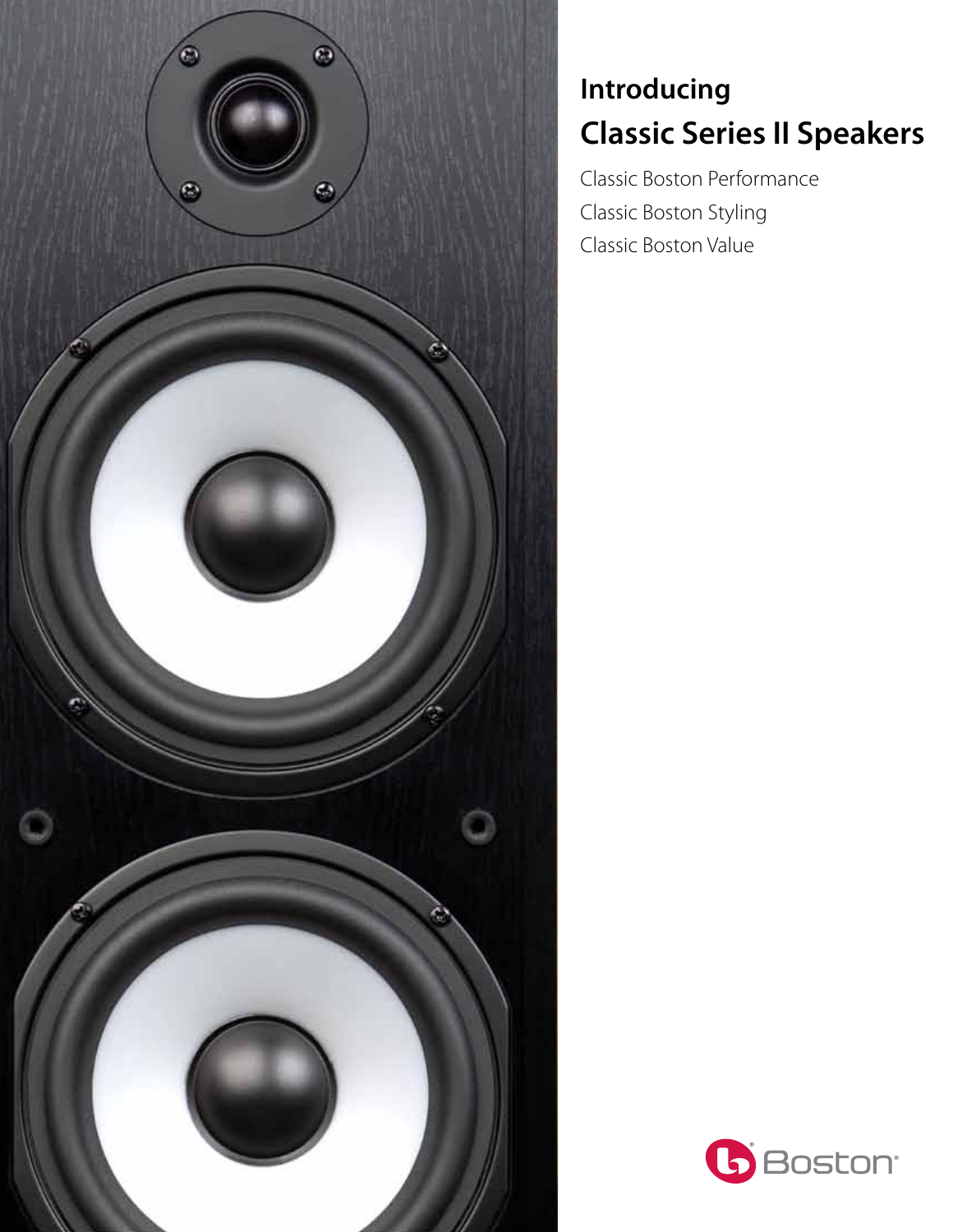

### Classic Boston speakers, Classic Boston value

Classic Series II was designed to offer Boston's legendary sound, classic look, exceptional quality, and value. Classic loudspeakers provide an excellent foundation for a multi-channel home theater system or a stereo-only music system. The Classic Series II includes a high performance floorstanding loudspeaker, two bookshelf loudspeakers, a center channel, a 100-watt powered subwoofer, and a satellite/center loudspeaker package. All Classic models are finished in Black Walnut Vinyl - a classic look that looks great anywhere.

### Key features

- Boston Kortec® soft dome tweeters for crystalline high-frequency sound
- • Graphite injected polymer woofers utilize Deep Channel® Design (DCD) for more bass from less amplifier power
- • Acoustically tuned port for improved bass
- MagnaGuard® magnetic shielding prevents video interference
- 5-way gold-plated binding posts for hook-up flexibility and the purest signal transfer

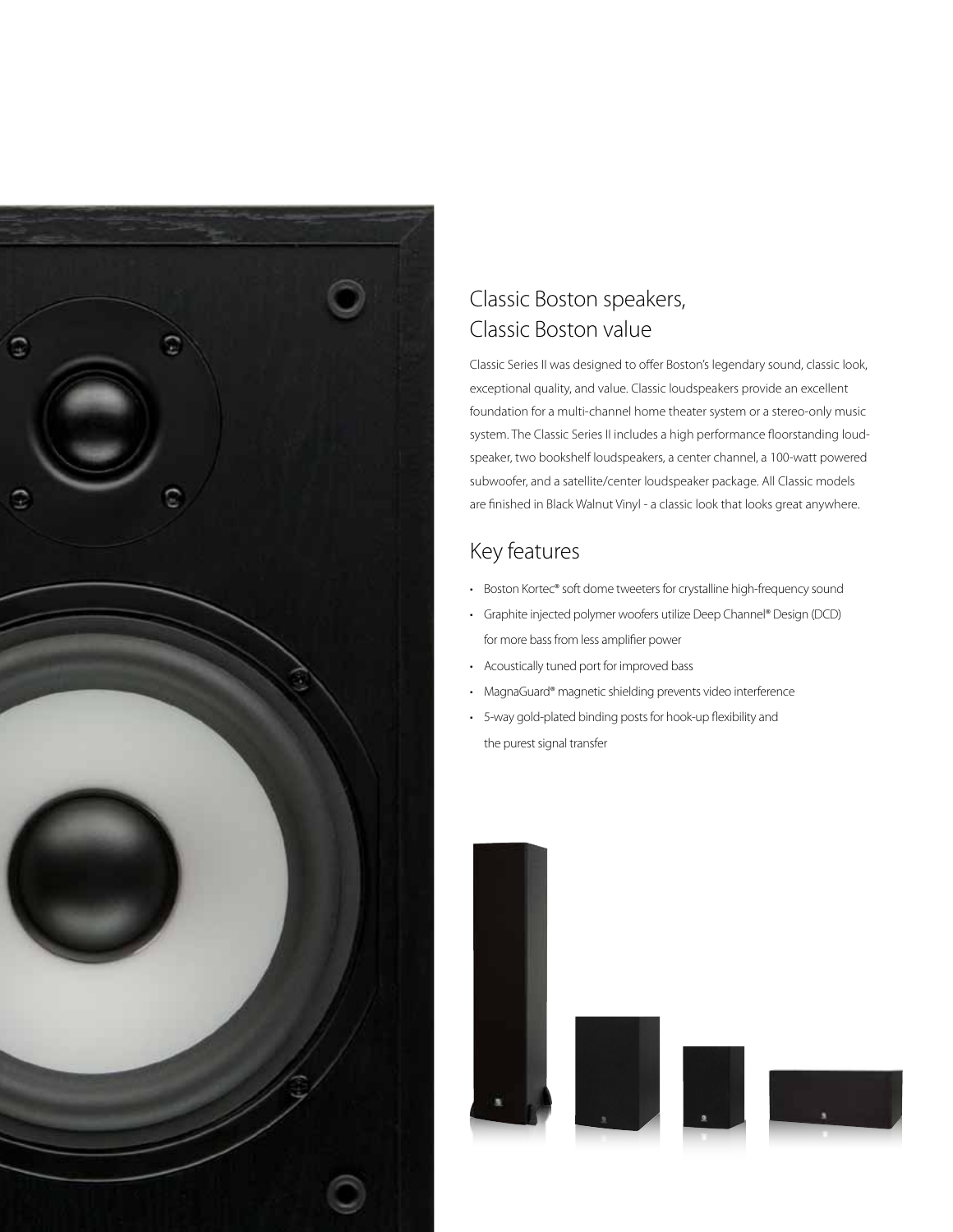

# **Available now.**

CS 260 II Dual 61/2" 2-Way Floorstanding Speaker



CS 225C II Dual 51/4" 2-Way Center Channel Speaker

CS 23 II





CS 23 II 2-Way 31/2" Bookshelf Speaker



CS Sub10 II 100 Watt 10" Down-firing DCD Subwoofer